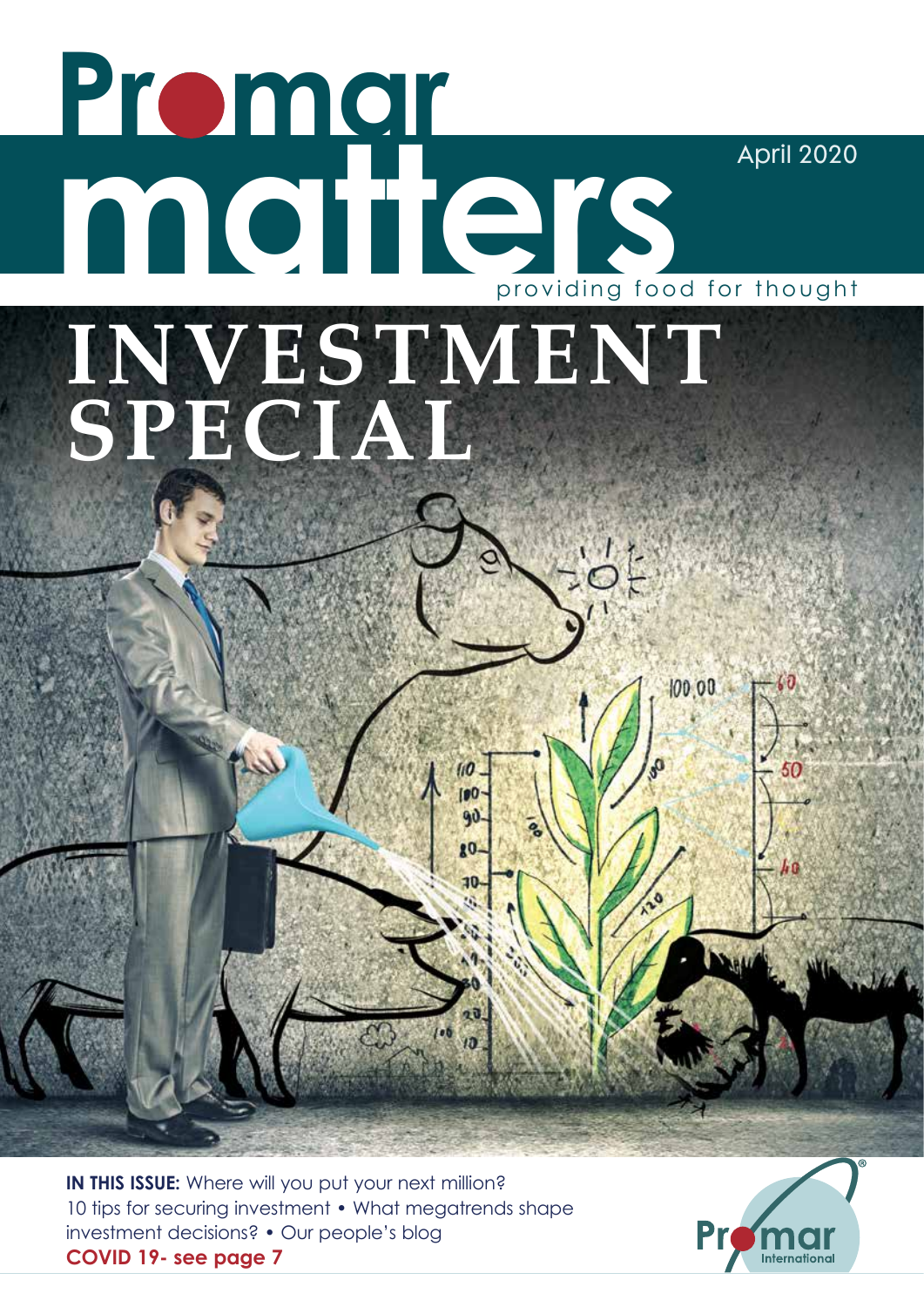## INVESTMENT IN FOCUS Where will you put your next million?



Neil Adams Managing Director

Promar Managing Director Neil Adams looks at the trend in dairy farm investment and highlights the importance of careful planning.

In the last ten years the investment on UK dairy farms averaged 5.4 pence per litre. At this rate, and assuming you produce two million litres per year you are going to be writing cheques for £1.1m over the next 10 years. It sounds a lot but with medium sized tractors costing £100,000, land at £10,000 per acre and a decent sized milking facility costing in excess of £300,000 it is easy to see how money could be spent. But the investment decision is never easy, it involves anticipating the future and estimating returns.

Done well, investments generate positive returns, are self-financing and create a virtuous circle of increased cash generation that delivers even greater investment. On the flip side some businesses overstretch themselves, new assets generating little or no additional return are purchased and have to be financed from what limited cash is already being generated.

Where insufficient cash is generated, a downward spiral of increasing debt gathers pace which only ever gets solved by multiple episodes of bank refinancing and eventual asset sale of stock or property.

In our Farm Business Accounts (FBA), perhaps predictably, we see the strongest most profitable businesses investing the most and the weakest the least. In one year we see a difference in investment of £1070 per cow between the most and least profitable farms.

### **Servicabilty**

More profitable farms take on more debt but they are also able to afford it. They grew net worth by £444 per cow compared to the least profitable farms whose net worth declined by a similar amount. This suggests the gap between the most efficient, fastest growing businesses who invest a lot successfully and the weakest farms which invest little and have no scope to raise finance can only get bigger.





#### **So what will be on your shopping list in the next decade?**

Analysis of FBA accounts shows that machinery absorbs the greatest level of investment, followed by land and finally fixtures. This is interesting because in most cases investing in fixtures, rather than the other assets, allows the expansion of herd numbers through the buildings and facilities needed to house and milk more cows successfully.

The conclusion from FBA is that investments will need careful planning and assessment to ensure they have the best chance of being self-financing and building net worth.

We hope you enjoy this edition of Promar Matters. Our intention is to give you food for thought that will help you consider your future investment decisions. Of course, we are here to help and advise you.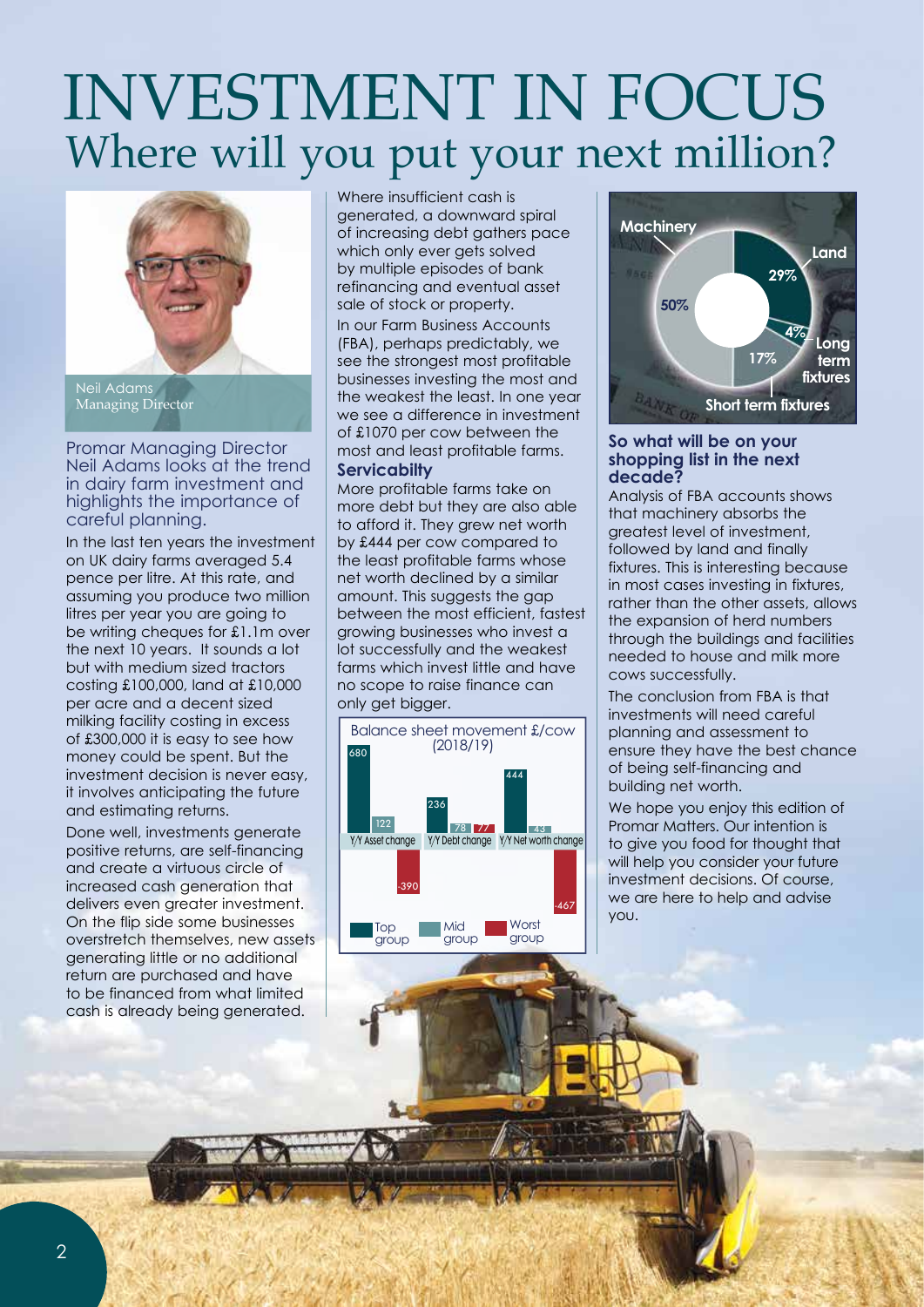## Top 10 tips for securing investment funds

**Major investment plans always need the support of your bank. Andrew Suddes, Farm Business Consultant, says there are several factors that can increase the success with investment proposals and secure the funding you need.**



to get back the money they lend and to make a margin, but they do want and like to lend. To secure the funding you need, your job is to persuade them their capital is not at risk and that you can afford repayments. Do this well and the price of the loan can be really low. Sow doubt and the cost of debt will increase with more onerous lending terms.



### **Produce regular budgets.**

These should demonstrate that the business can meet its obligations, and if it cannot, that something will be done to ensure it can.



look for and ask about a budget is *"What is assumed?"* They will want to know the prices of items sold and costs of inputs bought. They will expect to see a realistic explanation of the performance levels underpinning the budget and how the investment will create improvement.



Most banks lending to farmers employ agricultural specialists. They may use unfamiliar banking terms, but they also know what good and bad looks like and can sniff out unrealistic assumptions.



will pay for itself by expressing the payback term and return on capital you will have clearly demonstrated the funding requirement makes sense.



Make sure you can show how different events might impact on the plan and how you would react. Be realistic and be prepared to talk about how the business would respond to events such as a lower milk price or poorer crop yields. If the plan involves improved technical performance, show how risks will be managed and the effect on debt levels if full improvements are not realised. Produce regular<br>budgets.<br>These should demonstrate that the Be realistic and be prepared

## 7 **Always have a plan B.**

If you are looking at a major expansion or taking on more debt, the bank will want to know what will happen if the plan does not work. Be clear about how you will repay the bank and how much risk you are taking on. All of your assets could be at stake.

### **Understand your reliance on subsidy.**

Schemes are changing and subsidy levels are reducing. Every business will have different opportunities and attitudes to the new schemes being proposed. If your business is currently reliant on subsidy, you can expect a few questions around this.



of your business and don't just go to them when you need something. Share your plans, strategy and progress so they maintain an understanding of the business and help cultivate a positive relationship.

Involving a consultant in helping **Employ a challenger.**

develop the plan can avoid many pitfalls and result in a plan which is better received. Plenty of investments fail to deliver expected benefits. A good consultant will challenge you, suggest alternatives, give you honest independent feedback on your investment proposals and help with the implementation of the plan.



Andrew Suddes Farm Business Consultant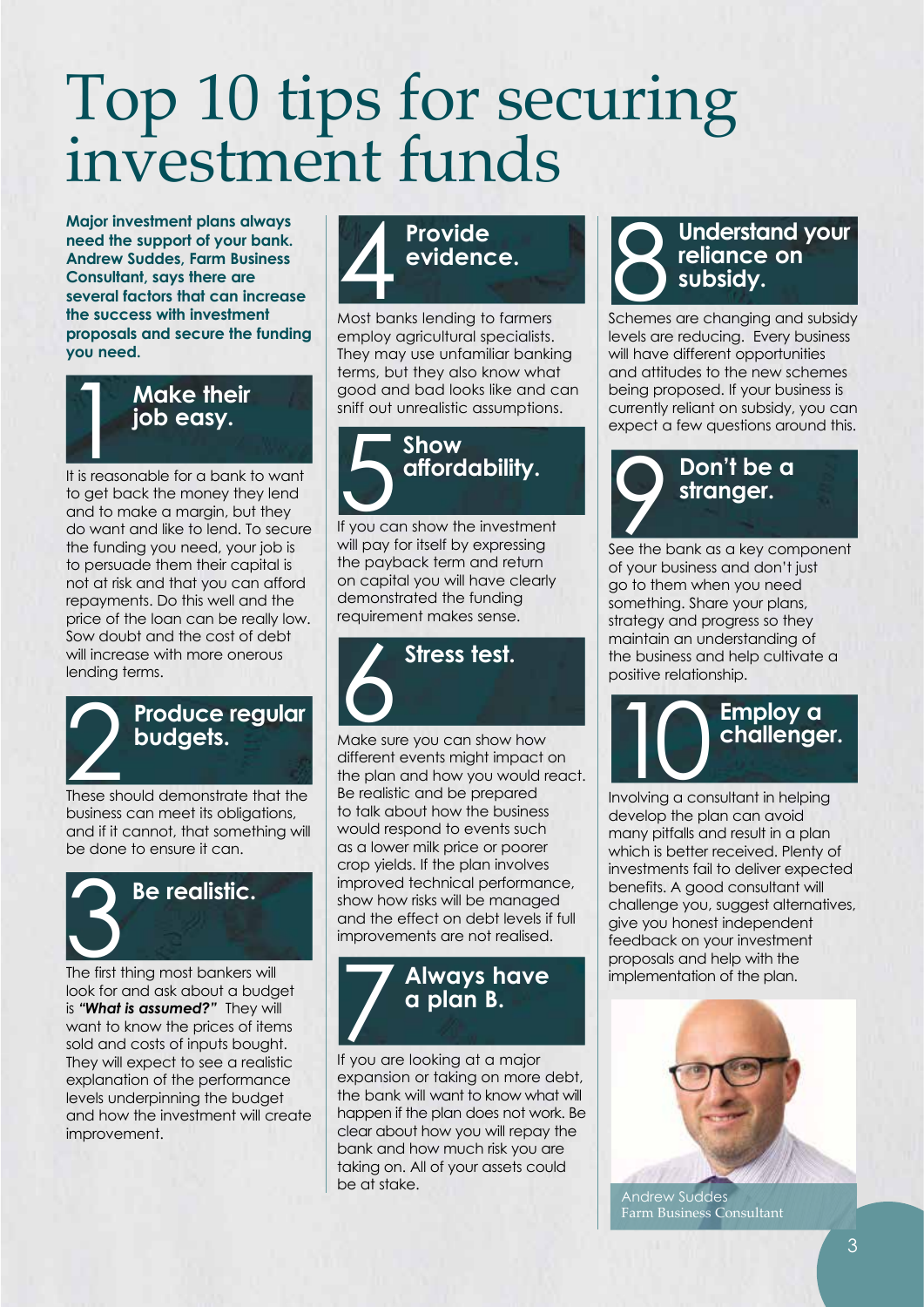## What are the megatrends shaping investment decisions?

### **Caroline Dawson, Senior Agri-Food Consultant, takes a look at the overarching issues which will impact on how farm businesses will develop and the implications for investment strategies.**

In the last century technological advances in genetics, plant nutrition and mechanisation transformed our industry. Intensification of production was prioritised as successive governments around the world prioritised economic growth above any other factor. People, in developed economies, saw their lives transformed with better education, the ability to travel the world, improved transportation and the transformation of the home into a place for receiving entertainment. Cooking from scratch became a hobby and most food was highly processed or eaten outside the home.



Since the beginning of the 20th century the global population has multiplied fivefold from 1.6 to 7.8 billion and this, coupled with globalisation and increasing living standards places our natural resources under enormous strain. Over the same time period the global land area for farming has increased from 2.5 billion hectares to 4.8 billion hectares. Today, half of the world's land is farmed, every human has 0.61 hectares of agricultural land to sustain themselves, down 40% since the beginning of the last century. However, increased productivity has helped ensure food production has, and continues to increase.

### **Little expansion in farmland**

The population is expected to increase to 9 billion by 2050, with most growth occurring in cities, and experts believe we have reached peak agricultural land (unless more deforestation is allowed). Global warming will accelerate the potential of land further away from the equator and equally potentially reduce the productive potential of land near the equator. There will be very little expansion in total farmland meaning productivity gains must continue to be made.

The question becomes what does this mean for global agriculture and domestic production? How will the industry need to align?



Caroline Dawson Senior Agri-Food Consultant

At the global level we believe there are a number of megatrends which will influence national and local policy and impact on strategy at a farm level too.

All four megatrends will be linked. Human expertise is needed to install, manage and maintain the digital platforms. The digital platforms will measure and monitor production and environmental impacts in order to improve productivity in ways that solve the biggest challenges facing mankind.

### **Digitisation**

While to some this may seem far-fetched, we can already see genomics, robotic milking, precision farming and tools that collate and compare performance increasing. While the transition won't take place immediately there will be a steady migration over the next twenty years towards a more digitised form of agriculture that delivers safe, nutritious food in an environmentally responsible way.

**Our vision is that farming in the future will reflect sustainable intensification that benefits animals, agro-ecosystems, and humankind through production of key nutrients for human consumption. Farm investment strategies will increasingly be affected by the megatrends.**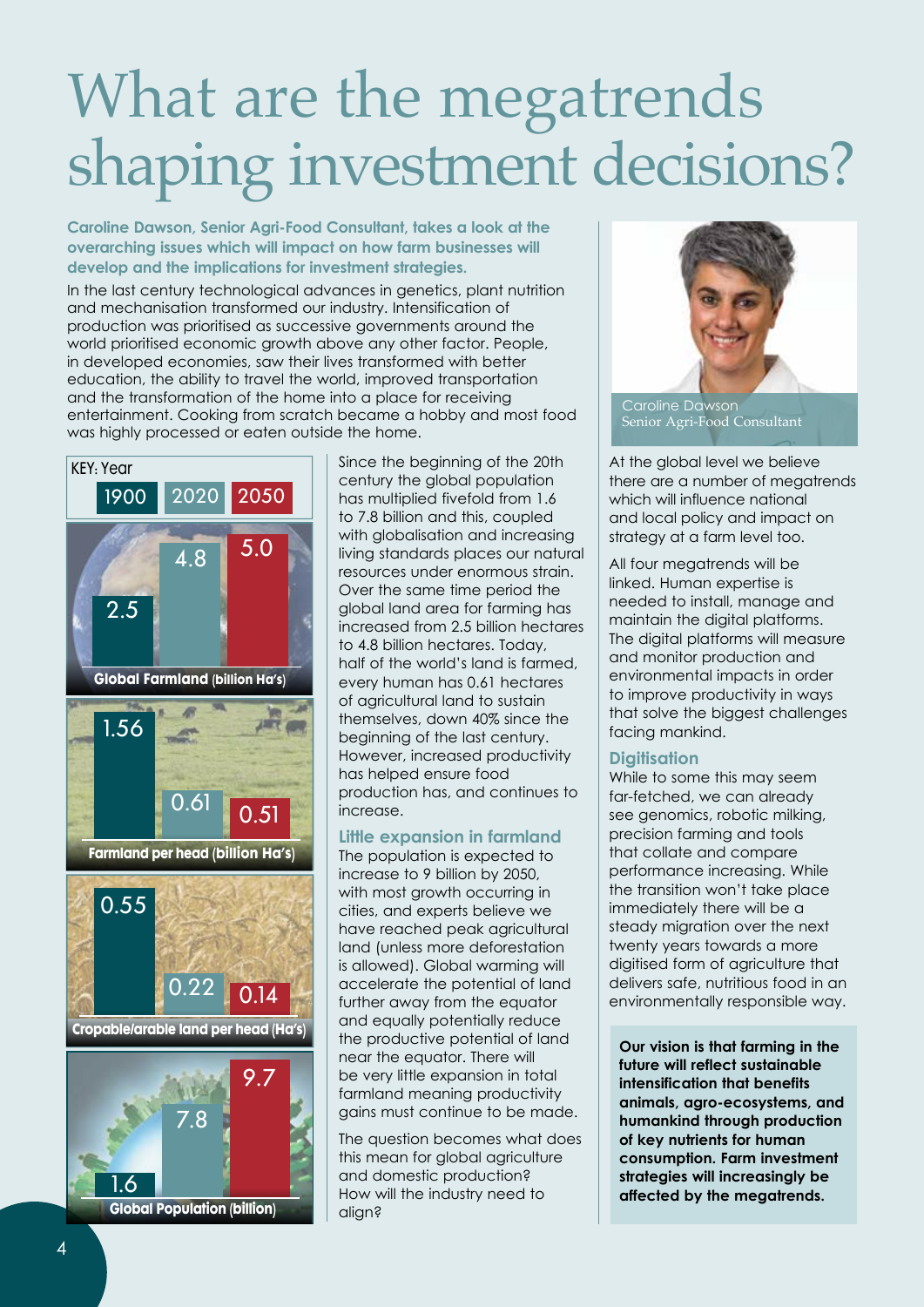## **Megatrend 1:** Population growth, ageing and urbanisation

Global demand for food will increase and diversify, influenced by non-nutritional factors e.g. veganism, immunity boosting, carbon reducing characteristics.

Only 10% of global food calories are supplied by fruit and vegetables, this may increase slightly but as poor nations get richer diets will diversify and consumers will choose nutrient dense foods like meat and dairy.

33% of all food grown is currently wasted and while 11% of the global population are undernourished, 13% of adults are obese.

What this means for food producers:

- New systems of production e.g. vertical farming
- Intensification and productivity
- Less food wasted across the chain
- Increased differentiation
- Regions with comparative advantage will export more
- Continued focus on healthy eating

## **Megatrend 4:** We will be digitally transformed

Increases in computing power have grown exponentially, doubling every 1.5 years. The cost of storing data is now close to zero. Expensive calculations performed 10 years ago, like sequencing the human genome, can now be computed cheaply. As computing power increases devices, machines, robotics and information technology will combine to make food production more efficient.

What this means for UK farmers:

- Genomics will lead to more robust animals with better health, production and longevity
- Water, pesticides, fertiliser will not be applied uniformly across fields
- Innovations using microbial and biological pathways will improve soil and animal performance
- The use of sensors coupled to digital decisionmaking tools will reduce waste, help manage disease and maintain optimal feeding and housing conditions
- Robotics will increase and hands free farming will evolve and many menial tasks (e.g. fruit picking) will be displaced

## **Megatrend 2:** Food and farming must reduce its environmental impact (EI)

Food accounts for **25%** of global GHG emissions. Agricultural practices reduce air quality, use **70%** of global freshwater withdrawals, causes **78%** of fresh and sea water eutrophication and is a threat to **24,000** animal species.

What this means for UK farmers:

- Farmers must reduce emissions
	- Practices relating to land degradation will be banned
		- Consumers and retailers will incentivise the consumption of foods with a low EI
		- Supply chain traceability will reduce the use of products linked to deforestation
- Carbon taxes and subsidies for sequestration will emerge – land will become a carbon sink
- Sustainable packaging will become the norm



By 2050, two-thirds of the world's population will live in urban areas, reducing the rural workforce. New technologies will be needed to ease the workload on farmers: Operations will be done remotely, processes will be automated, risks will be identified, and issues solved. A farmer's skills will increasingly become a mix of technology and biology skills rather than pure agricultural.

What this means for UK farmers:

- Educational programmes and development initiatives will need to develop broader skills
- More collaboration will be needed between the suppliers of inputs, data platforms and farm decision makers
- Integrated sensors, robotics and automation will replace manual labour on farms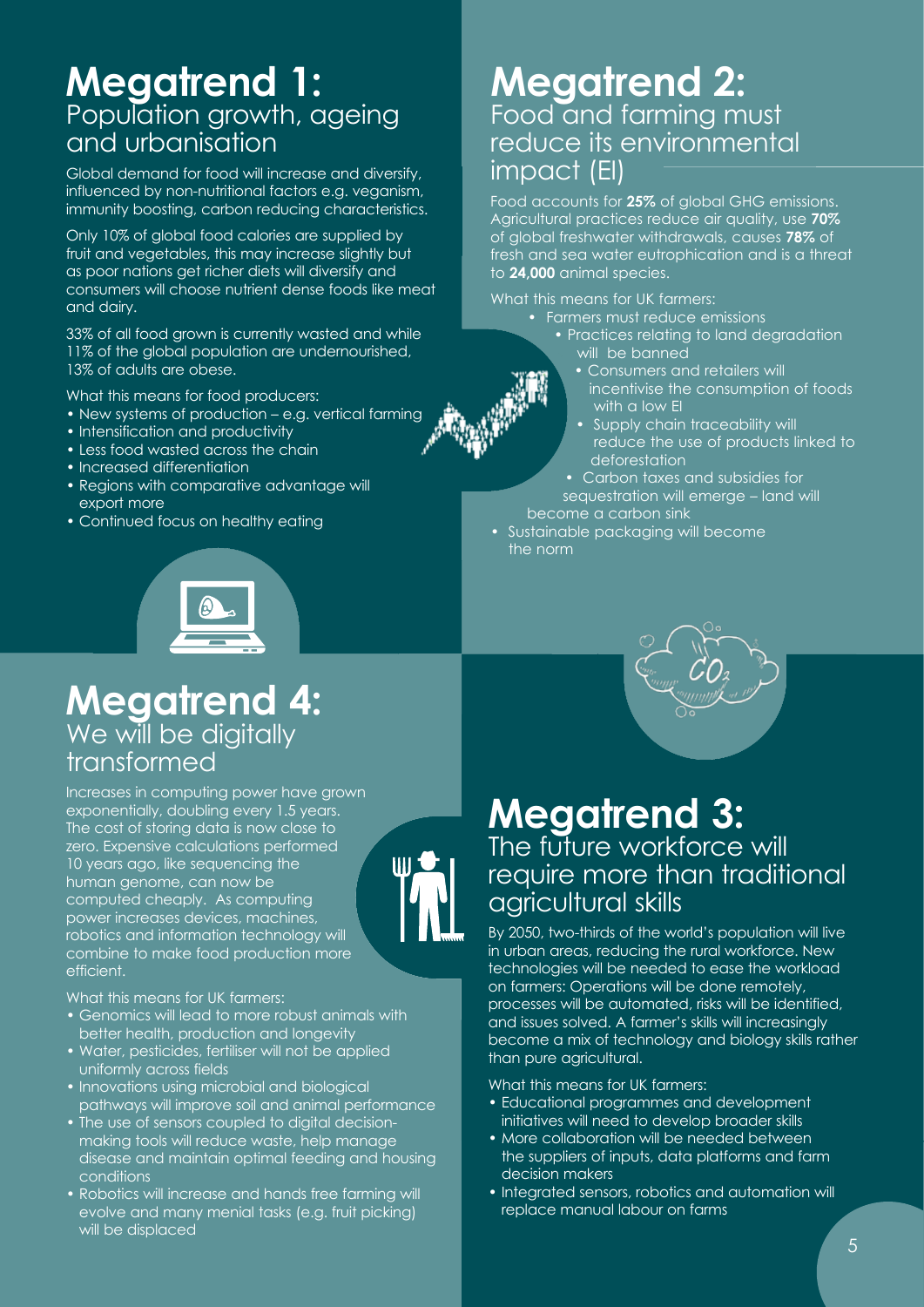# Reimagine the future



Tom Gill Head of Sustainability

#### **Imagine a technology that would collect cow manure as soon as it is produced. Could anything else be as transformational to the cow and the farmer?**

If we rethink dairy farming, many of today's difficult issues could be massively reduced if there was wider adoption of technology and best practice, to improve the sanitation and quality of the animals' environment. Mastitis, respiratory diseases, sole ulcers, digital dermatitis would hardly exist if cows didn't lie or walk in slurry and manures.

### **Greenhouse gases**

Separation of solid and liquid fractions, or the use of pH reduction technologies would massively reduce ammonia and nitrous oxide emissions. The latter is a major contributor to greenhouse gas emissions from dairy farms.

Ideally we would like to keep urine and excreta separate, or better still, slurry/manure would be removed from the cows' environment within minutes of defecation. It would then be transported and stored in a sealed container that prevents emissions and preserves valuable nutrients which could be applied with precision as and when crops need them. Current technology is fundamentally flawed in achieving these goals and new practical solutions have yet to be developed.

On a typical dairy farm slurry and manure is scraped across concrete, it is never completely removed. With poorly maintained scrapers high residues are often left in passageways, harbouring infections. Clearing manure from beds is never sufficient to prevent animals accidently lying in the manure.

Because manure isn't removed, more and more expensive bedding is needed to act as a buffer, primarily existing to act like a giant kitchen roll soaking up effluent as best as it can. Rainwater and urine mixes with the solid portion of manure to create an enormous storage and disposal headache.

### **Refocus innovation**

It occurs to us that a great deal of innovation currently taking place in our industry is not really about re-imagining what a future dairy could be. Comparative to European counterparts, not enough effort or expense is being invested in technologies that solve root cause problems. Holland and Denmark are embracing technologies that solve these problems far faster than we are.

Moving forward, we need technologies that know where and when an animal defecates and a robot, probably equipped with a manure vacuum and small storage tank, which quickly and effectively cleans up the mess. We need to look at pH reduction systems in a similar way to the

Danish model, dealing with the issue at source and removing ammonia issues.

We need to connect slurry management with evaporation technology to condense the material into a more nutrient dense form and reduce the size of tanks/ receptors which cost vast sums of money. This technology can also be used to generate heat and power. We also need to look at what works with other species. For example, in modern Dutch pig production systems technologies have been developed to dissipate the ammonia within the local atmosphere of the building.

Stall and loose housing facilities will be cleaned, bedded, and managed by robotic equipment to collect waste from bedding surfaces, tend the bedding substrate, and provide fresh material as needed.



**200x Approx 4000 defecations/day = 166/hour**

> **1 Robot collects/ empties 20 pats/hour =**

**1 2 3 4 5 6 7 8**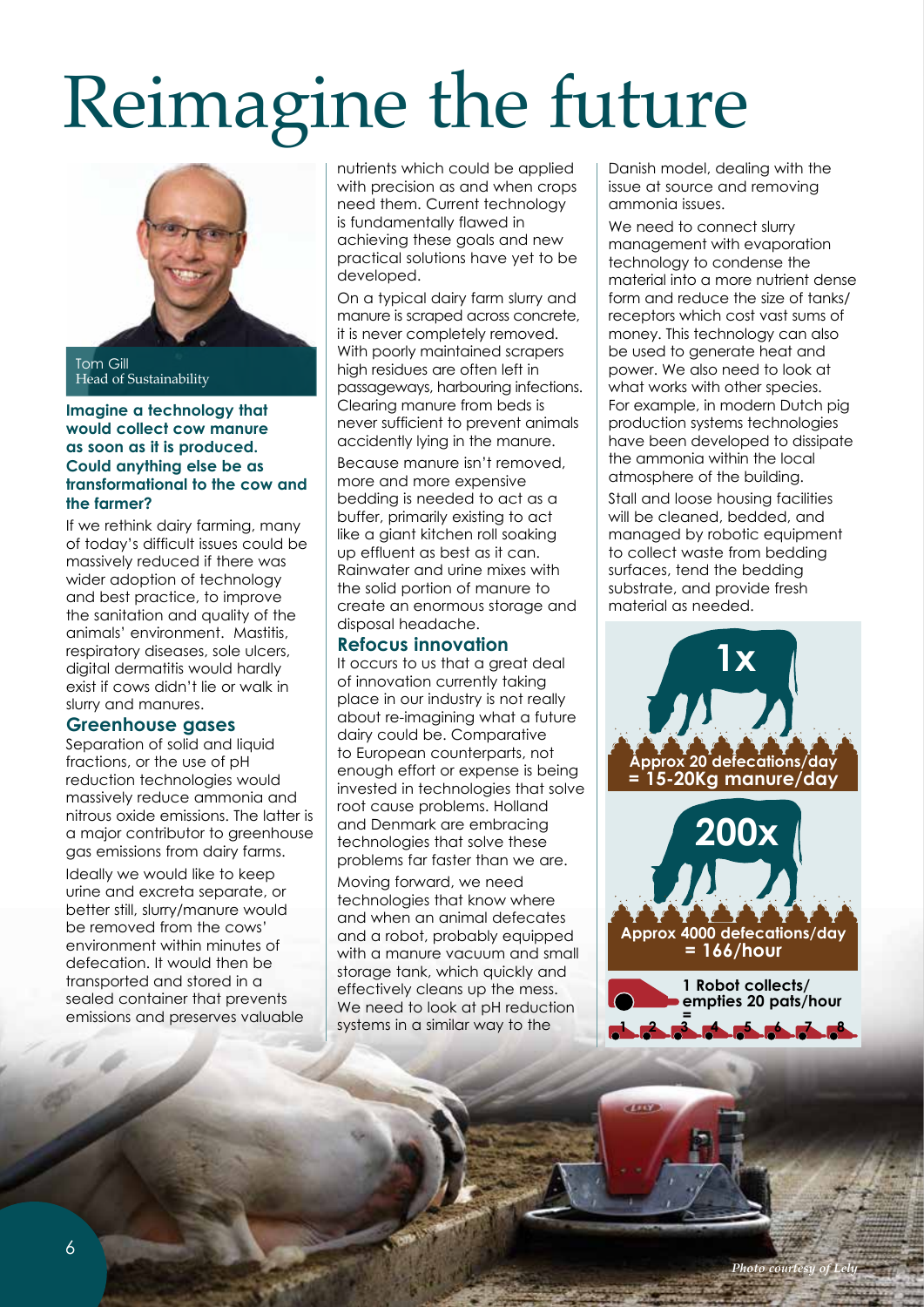**The following are extracts from our website blog, where Promar staff discuss the major issues facing UK farming. For the full articles and the complete range of blog posts, go to www.promar-international.com/blogs**



## **COVID-19**

During this unprecedented, and ever-evolving time, we are committed to serving you in whatever capacity possible while maintaining the health and safety for your operation, your employees and our team. We will follow all health regulations at local and national levels, and plan to keep providing you with service as regulations allow.

### **In every situation and in our dealings with you we will:**

- 1.Follow local and national health regulations
- 2.Contact you before visits and only visit with your permission
- 3.Ensure the safety of our employees and yours as much as possible, with proper hygiene and distances

If you have not already done so, talk to your local Promar representative and/or team to ensure we are carrying out business with you according to your business expectations and as health and safety regulations

allow.

*Neil Adams Managing Director*



### **BRITISH AGRICULTURE IS PART OF THE SOLUTION TO THE NET ZERO CHALLENGE**

There is no doubt that farming has to take its responsibility in the climate change challenge seriously by delivering reductions in GHG emissions.

Although farming may be an emitter of greenhouse gases, the fact is, it is one of the few industries that is a truly circular or closed-loop system meaning it has the potential to offset emissions too.

This means that farming systems have a significant role to play in absorbing greenhouse gases and helping address climate change. Ultimately, the UK needs to lead the way and show how a net zero approach is achievable and can be delivered on a global scale. And I believe farming can be at the forefront of the charge.





### **OBSESSIVE COMPULSIVE FARMING DRIVES PROFITS**

Like the Sky cycling team progressive farmers live and breathe the notion of "the aggregation of marginal gains", it is this obsessive attention to detail that drives success.

Working with my clients I like to identify the top two or three things to focus on in order to build a successful business. With a client last week we decided the focal point for farm success would be achieving a 24% pregnancy rate, a daily output of 32 litres per day at a maximum feed rate of 0.34Kg/l. The next, really exciting bit of my job, is working closely with my client to build the plan of activity that will deliver these results. Doing this doesn't guarantee we will hit those goals but it does make it a lot more likely.

*Victoria Craig-McFeely Farm Consultant*